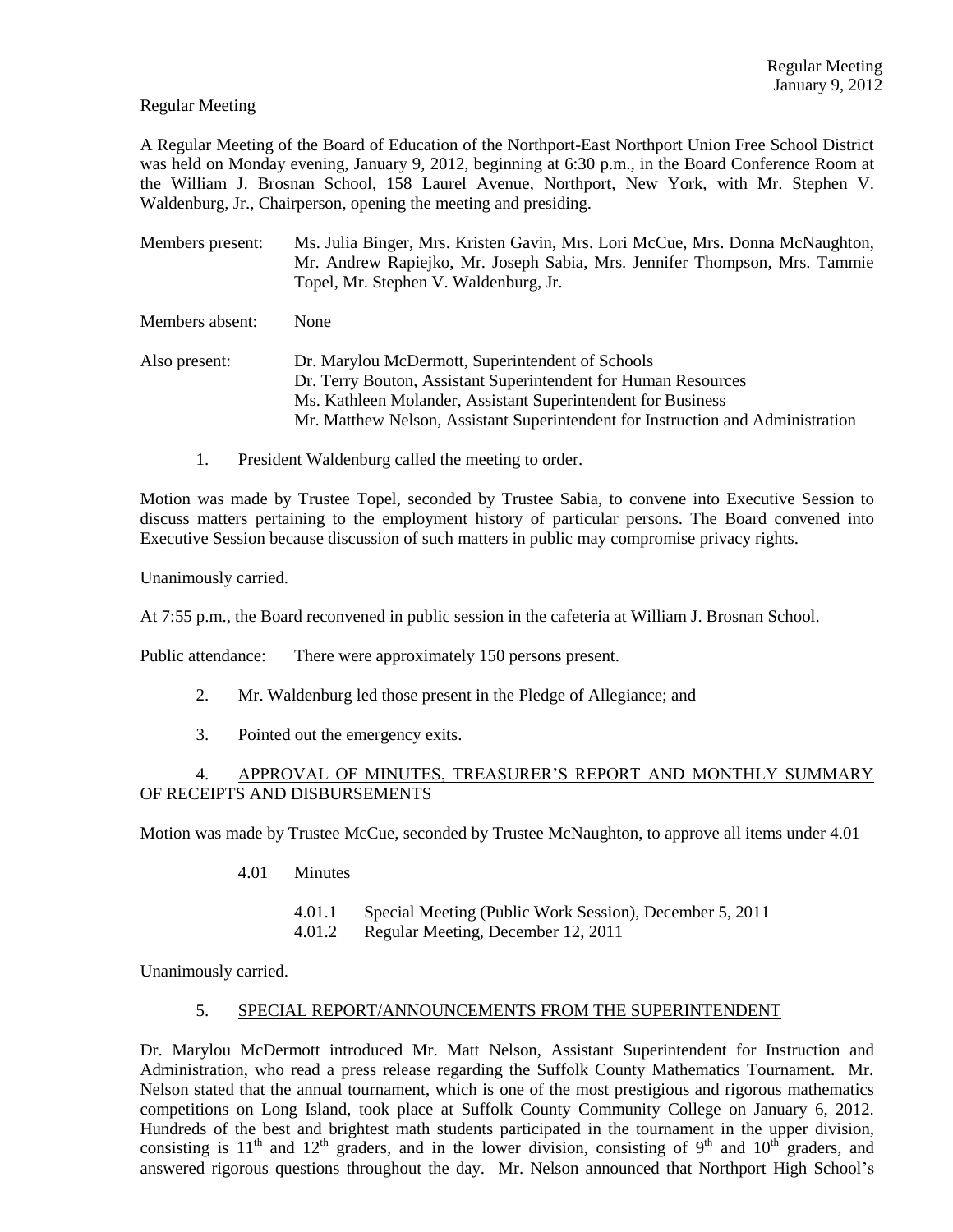entrants earned remarkable results and recognition. The Upper Division Team was the Suffolk County Tournament Champion. The team consisted of Matthew Dannenberg, Ian Montague, Caroline Lovaglio, Brian Liu and Justin Riggs. This is the second time in the past four years that Northport High School has been named overall tournament champion. Individual recognition also went to students Matthew Dannenberg and Justin Riggs. Mr. Nelson stated that the tournament teams are coached by Mr. Anthony Perico. Mr. Nelson congratulated the high school math team.

### 5.01 Accomplishments of Staff and Students

5.01.1 Mr. Drew Cronin, District Chairperson of Physical Education and Athletics K-12, introduced Bryce Paganas, Physical Education Department Student of the Month. Mr. Cronin stated that Bryce is an impressive young lady whose high level of participation in Physical Education demonstrates her desire to be a leader and role model to her peers. Her standout performance is seconded only by her willingness to assist those who might be having difficulty with a task or assignment. Mr. Cronin noted that Bryce has demonstrated consistent dedication and enthusiasm. Bryce has made the Honor Roll since 2008 and is a member of both the World Language Honor Society and the Future Educators of America. Bryce's guidance counselor, Mrs. Keuchler, commented that "Bryce is a bright, caring, polite young lady who has continued to grow academically, athletically and personally." Mr. Cronin stated that Bryce is a true team player in every sense of the word and has earned the Scholar Athlete Award as a sophomore, junior and senior during the volleyball season as well as when she was a junior on the basketball team. Bryce has been accepted to and will be attending East Stroudsburg University where she will pursue a degree in nursing.

President Waldenburg and Superintendent McDermott congratulated Bryce on her achievements and presented her with a commendation from the Board.

5.01.2 Ms. Tracey Braun, Lead Health Teacher, introduced Alexandra Pagnotta, Health Department Student of the Month. Ms. Braun stated that Alexandra is a very wellrounded student who has made a name for herself both academically and through her endeavors serving the community. Alexandra was the Physical Education Student of the Month her junior year and is a member of the Spanish Club, Art Honor Society, Relay for Life and Photo Club. She was recently inducted into the World Languages Honor Society and has been a member of the Natural Helpers program "Share" since  $9<sup>th</sup>$  grade. Ms. Braun stated that while being involved in numerous school activities, Alexandra has been able to maintain over a 90 average through her entire high school career. Alexandra aspires to be an athletic trainer or physician's assistant and has taken both sports medicine elective classes and was chosen to work with Mr. Scattergood as a student athletic trainer. Ms. Braun stated that Alexandra is truly a wonderful, well-rounded student who the Health Education Department is confident will be very successful in the years to come. Alexandra will either be attending James Madison University, Sacred Heart or Cortland next year.

President Waldenburg and Superintendent McDermott congratulated Alexandra on her achievements and presented her with a commendation from the Board.

5.02 Mr. Drew Cronin presented an update on the renovations to the District Fields. Mr. Cronin stated that sod had been replaced after the fall season on many of the high school fields, especially in the goal creases. The high school baseball field was regraded and resoded in an area where there was a drainage problem. Mr. Cronin stated that the irrigation system has helped tremendously with the condition of the fields over the summer and noted that well water is used for watering. Mr. Cronin also noted that a new scoreboard has been installed at the field hockey field and one will also be installed at the softball field.

5.03 The President of the Board reviewed the upcoming meetings of January  $23<sup>rd</sup>$ , February  $6^{th}$  and February  $27^{th}$ .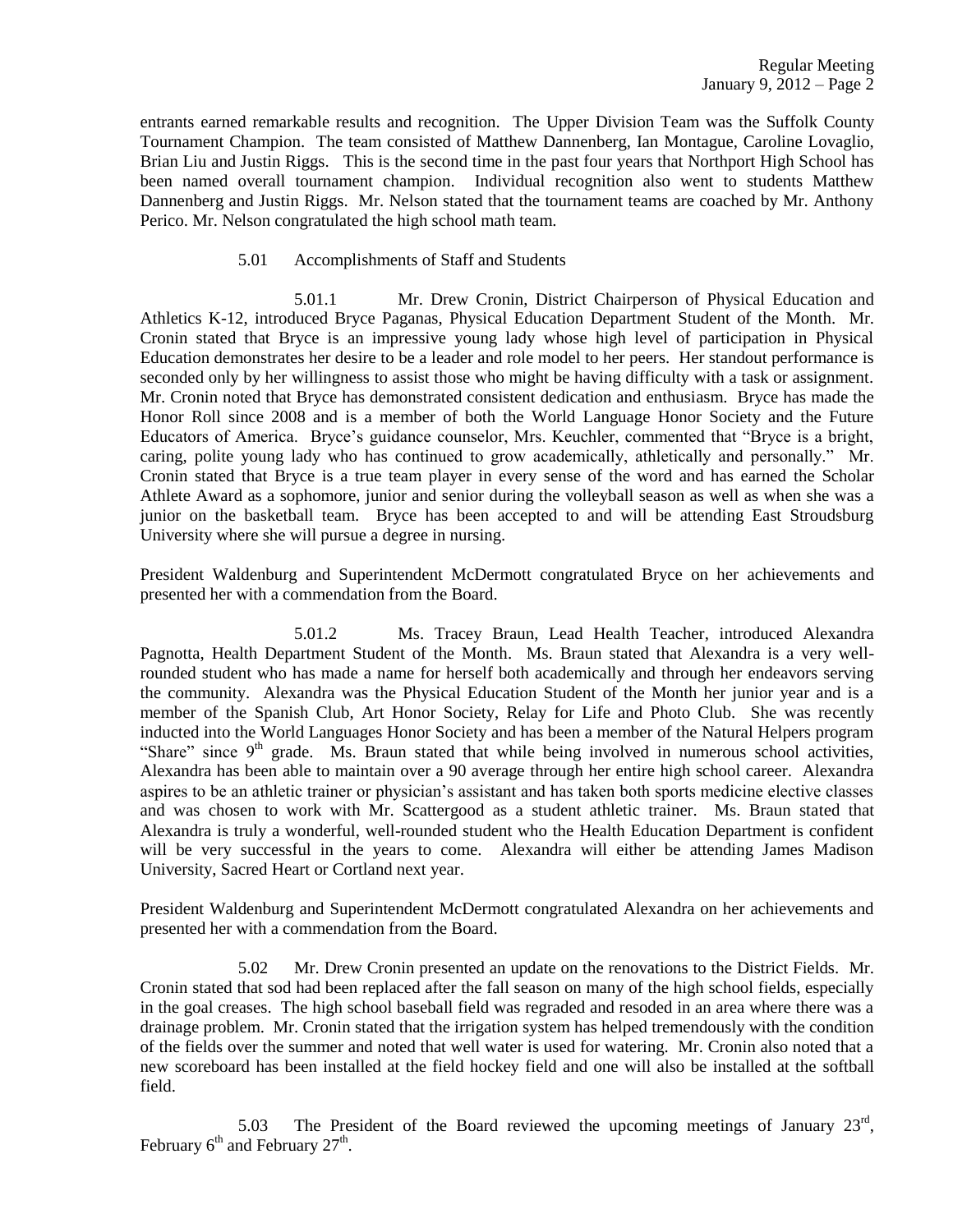### 6. COMMUNICATIONS

6.01 E-mail from Ms. Frances LaDuca to Members of the Board, received December 8,

2011.

Ms. LaDuca addressed the Board and stated that she wanted to respond to issues that were discussed at the meeting between the United Teachers of Northport and the Board and Superintendent held on Monday, December  $5<sup>th</sup>$ . Ms. LaDuca stated that the Superintendent's goals, objectives and strategies require long range planning. Ms. LaDuca stated that the lack of communication between Central Office and the teaching staff is evident in the letter to the Board signed by 531 teachers requesting involvement in curriculum development and long range planning. Ms. LaDuca stated that she hopes the Board members and Administrators will open real dialogue with the teaching staff and will honestly collaborate to develop plans to improve the learning environment and opportunities available to the children of the District.

President Waldenburg stated that the meeting on December  $5<sup>th</sup>$  was an effort to listen to the concerns being expressed by the teachers and an effort to improve communications in all aspects of relations in the District. Mr. Waldenburg stated that a lot of things were discussed and the Board has asked the Superintendent to look into and verify certain items. President Waldenburg stated that the Board wants the best things for the District.

### 7. PUBLIC PARTICIPATION

Name Comment

Frances LaDuca Asked to clarify her question regarding the administrators pay freeze for Resident the 2010-2011 year and if their salary increase included increments. Ms. LaDuca also inquired about the teacher contract negotiations.

Dr. McDermott stated that the administrators took a hard freeze for one year and their contract has a percent increase as well as step increase. Dr. McDermott stated that they are working very hard and very diligently to try to come to a point of agreement with the UTN.

President Waldenburg stated that the Board has regular communications with the negotiating staff and knows precisely what is going on in the meetings. Mr. Waldenburg stated that the negotiating staff takes direction from the Board.

Tina Holihan Stated that she has concerns about language diminishing more in the Parent education of students. Ms. Holihan stated that her daughter wants to take German but students are not given the option of taking it. Ms. Holihan asked why testing cannot be done to accommodate students who want to take German and give them the opportunity to take it. Ms. Holihan noted that there is a teacher at the high school who is teaching German.

Mr. Matt Nelson stated that there is not enough student interest in German for the course to be offered. Mr. Nelson stated that if Ms. Holihan is confident that her daughter could succeed in German 2R at the high school, her placement would be considered. Mr. Nelson noted that language offerings are based on student interest.

Carrie Ann Iurka Stated that she is in support of full day kindergarten in the school district (on behalf of and hoped that the Board of Education is continuing to look into Amy DeMeo) implementation of full day kindergarten. Ms. Iurka stated that she will provide a url address to the Board of an online petition for full day kindergarten.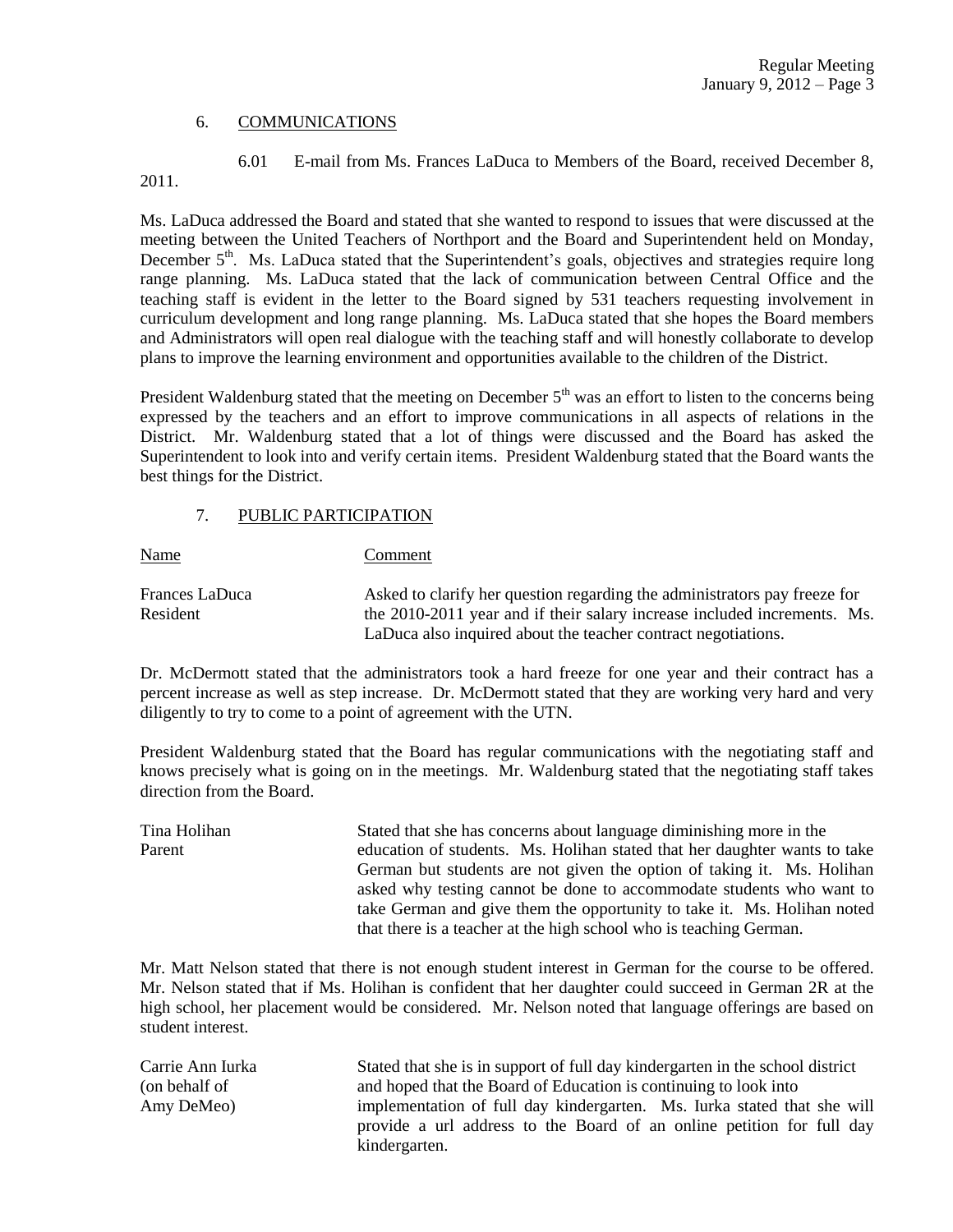Carrie Ann Iurka  $\qquad \qquad$  Stated that she had serious concerns regarding the  $8<sup>th</sup>$  grade science Parent program if the District is considering pushing high school level coursework down to the middle schools. Ms. Iurka had concerns regarding the appropriateness for all middle learners. Ms. Iurka stated that she hoped the District would look for a more progressive approach for reaching Common Core Learning Standards.

Dr. McDermott stated that the District is looking to offer more opportunities to children, not force them on students, and to encourage every student to participate in a greater opportunity.

Albert Prisco Mr. Prisco was not available. President Waldenburg stated that Mr. Resident Prisco's e-mail to the Board stated that he would like to invite Commissioner of Education John B. King to the District to discuss the topic of school mergers.

President Waldenburg stated that if the Board is interested, it may at a future date present an informative meeting by District Counsel to the public on the merits of consolidation.

Scott Schutka Stated that the teachers found out about the proposed changes to the  $8<sup>th</sup>$ Science Teacher grade science curriculum only in September. Mr. Schutka also stated that students do have an opportunity to take an IB or AP course in the high school by sacrificing in other areas.

Mr. Nelson stated that as part of a sequence there is no opportunity for students to take an IB or AP course.

Trustee McCue stated that she looks forward to hearing about the results of conversations regarding ideas expressed at the December  $5<sup>th</sup>$  meeting.

#### 8. SUPERINTENDENT'S REPORT, GENERAL

Motion was made by Trustee Waldenburg, seconded by Trustee Thompson, to approve item 8.01.1 Schedule A, including Supplemental 8.01.1 (Schedule A #41-62)

8.01 Personnel Schedules, each dated January 9, 2012, and each attached and made part of the official minutes:

8.01.1 Schedule A – Certified Staff (including Supplemental A #41-62)

President Waldenburg announced the retirements of Dr. Terry Bouton, Assistant Superintendent for Human Resources; Mr. Daniel Drance, District Chairperson of Mathematics; Mrs. Josephine Imwalle, Administrator of AIS and Reading; Mrs. Joanne Kroon, Principal, East Northport Middle School, and Ms. Anne Whooley, Principal, Dickinson Avenue Elementary School. Mr. Waldenburg thanked them for their years of service to the district.

Vote on Trustee Waldenburg's motion to approve item 8.01.1 Schedule A, including Supplemental 8.01.1 (Schedule A #41-62) was unanimously carried.

Motion was made by Trustee McNaughton, seconded by Trustee McCue, to approve all remaining items under 8.0, including Supplemental 8.01.2 (Schedule B #6-10) and Supplemental 8.05.

Motion was made by Trustee Sabia, seconded by Trustee Topel, to sever item 8.01.4 (Schedule D – Extra Pay)

Vote on Trustee Sabia's motion to sever item  $8.01.4$  (Schedule D – Extra Pay) was unanimously carried.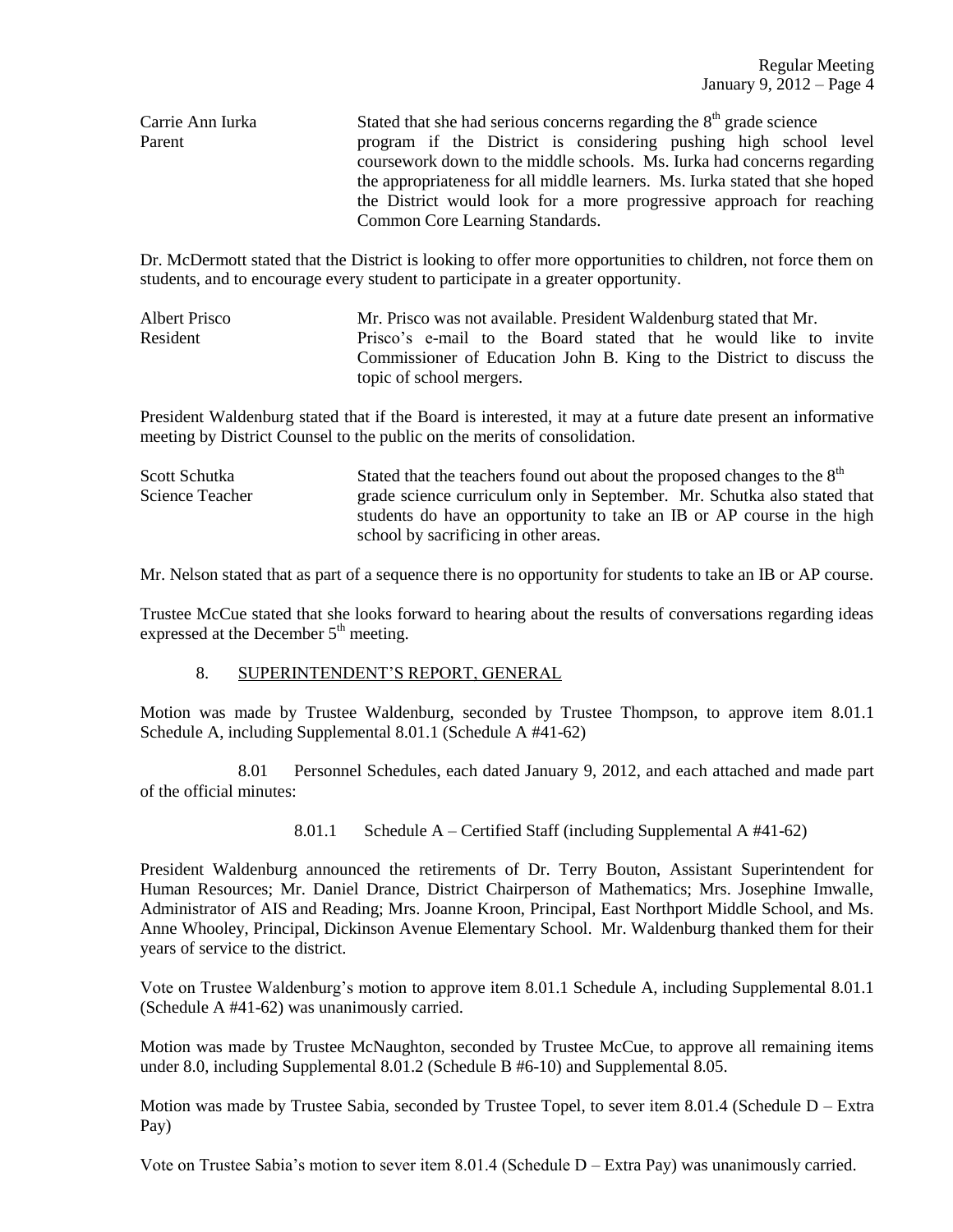- 8.01.2 Schedule B Non-Instructional Staff
- 8.01.3 Schedule C Salary Transfers
- 8.01.4 SEVERED
- 8.01.5 Schedule J Committee on Special Education
- 8.01.6 Schedule L PDC UTN
- 8.02 Receiving for a second reading and adopting the following policy:
	- 8.02.1 Policy #4515 "Use of Film and Video"
- 8.03 Receiving for a second reading and adopting revisions to the following policies:
	- 8.03.1 Policy #1500 "Use of District Facilities"
	- 8.03.2 Policy #4321.5 "Provision of IEP to Teachers and Service Providers"
- 8.04 Budget Vote & Election of Trustees 2012
	- 8.04.1 Adopting the 2012-2013 Schedule of Voting Details

8.04.2 Appointing the following members to the Board of Registry to serve for thirty days following the Annual Vote and Election on May 15, 2012:

Fifth Avenue School – Robert Neufeld, Clara Pryor Dickinson Avenue School – Maritza Dornheim, Maureen O'Brien William J. Brosnan School – James Mahoney, Joan Zaffiris

8.05 Approving the following resolution:

 "RESOLVED, that the Board of Education approves and authorizes the Memorandum of Agreement between the Northport-East Northport Clerical Association and the Northport-East Northport Union Free School District, dated December 19, 2011"

Vote on Trustee McNaughton's motion to approve all remaining items under 8.0, including Supplemental 8.01.2 (Schedule B #6-10) and Supplemental 8.05, and excluding severed item 8.01.4 (Schedule D) was unanimously carried.

Motion was made by Trustee Topel, seconded by Trustee Thompson, to approve item 8.01.4 (Schedule D)

8.01.4 Schedule D – Extra Pay

Trustee Sabia requested that the Board take a thorough look at the clubs being offered at each school during the upcoming budget season.

Vote on Trustee Topel's motion was as follows:

- YES: Ms. Binger, Mrs. Gavin, Mrs. McCue, Mrs. McNaughton, Mr. Rapiejko, Mrs. Thompson, Mrs. Topel, Mr. Waldenburg
- NO: Mr. Sabia

Motion passed.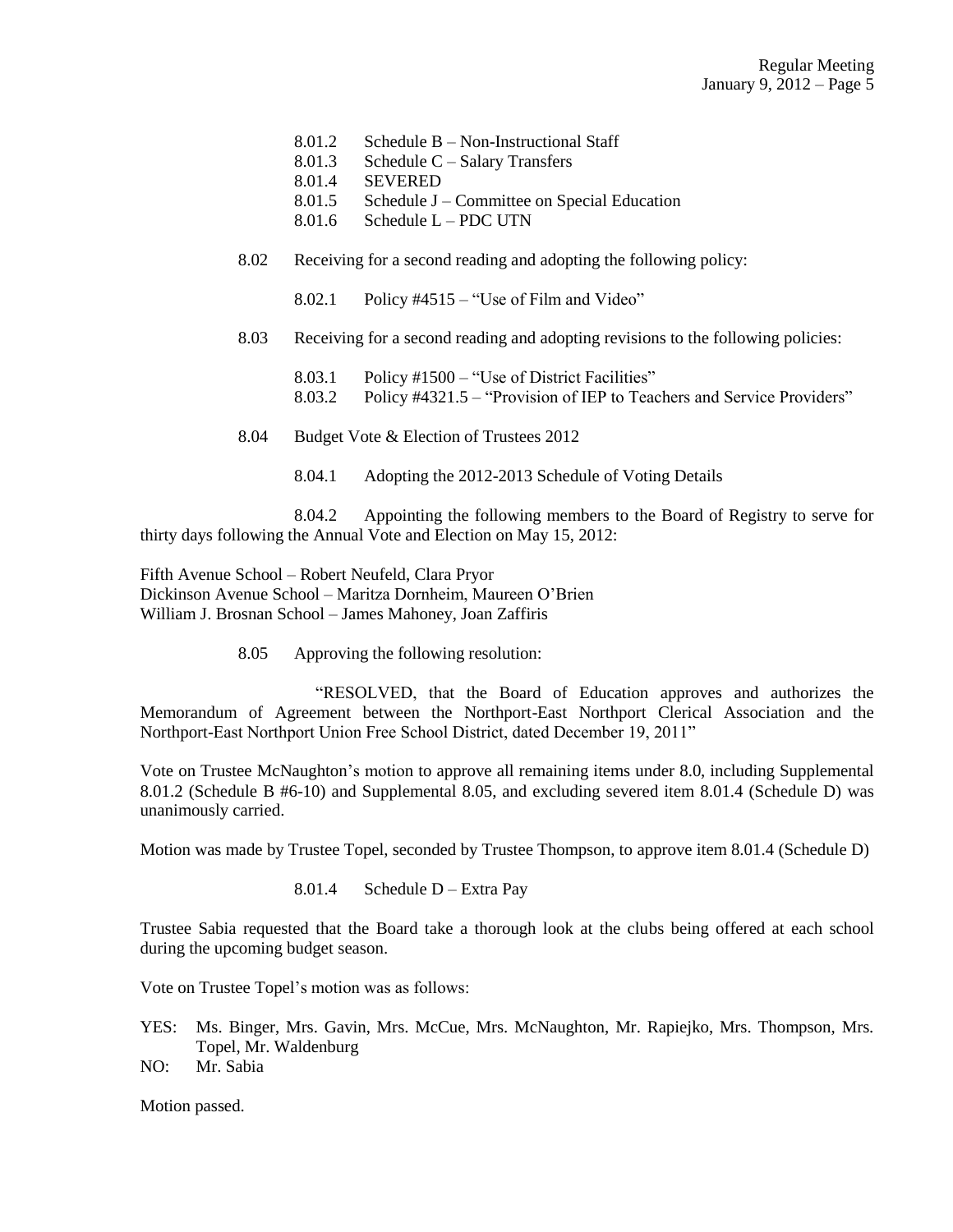Motion was made by Trustee McNaughton, seconded by Trustee Topel, to approve all items under 9.0

#### 9. SUPERINTENDENT'S REPORT FINANCIAL

9.01 Approving a Settlement Agreement between the Board of Education of the Northport-East Northport Union Free School District and RLI Insurance Company

9.02 Approving transfer of general fund appropriations in the 2011-2012 budget

9.03 Receiving the following donation to the District:

9.03.1 \$200.00 from Mr. Gene Madiou to the RoseAnn Madiou Memorial

Scholarship

9.04 Approving a 2011-2012 Special Education Services Contract between the Board of Education of the Northport-East Northport Union Free School District and the Board of Education of the Half Hollow Hills Central School District

9.05 Approving a 2011-2012 Special Education Services Contract between the Board of Education of the Northport-East Northport Union Free School District and the Board of Education of the Commack Union Free School District

9.06 Approving the following resolution:

"RESOLVED, that the Board of Education accept the donation of \$50.00 from James M. and Virginia F. Beall in honor of Robert S. and Ann B. Freeman toward the purchase of supplies for the library and increase the budget code A2610.5030.12.1300 by \$50.00 for this purpose.

RESOLVED, that the Board of Education accept the donation of \$200.00 from Ann Baltman Freeman in honor of Joan Baltman Cooper toward the purchase of supplies for the library and increase the budget code A2610.5030.12.1300 by \$200.00 for this purpose.

RESOLVED, that the Board of Education hereby approves an increase in the revenue code A2705 of the 2011-2012 budget by \$250.00 with the understanding that this increase in revenue is the result of donations for the Joan Baltman Cooper Library at Fifth Avenue Elementary School"

Vote on Trustee McNaughton's motion to approve all items under 9.0 was unanimously carried.

- 10. SUPERINTENDENT'S REPORT FOR INFORMATION ONLY
	- 10.01 Schedule H Use of Facilities
	- 10.02 Schedule I Home Instruction
- 11. UNFINISHED BUSINESS
- 12. NEW BUSINESS
- 13. ADJOURNMENT